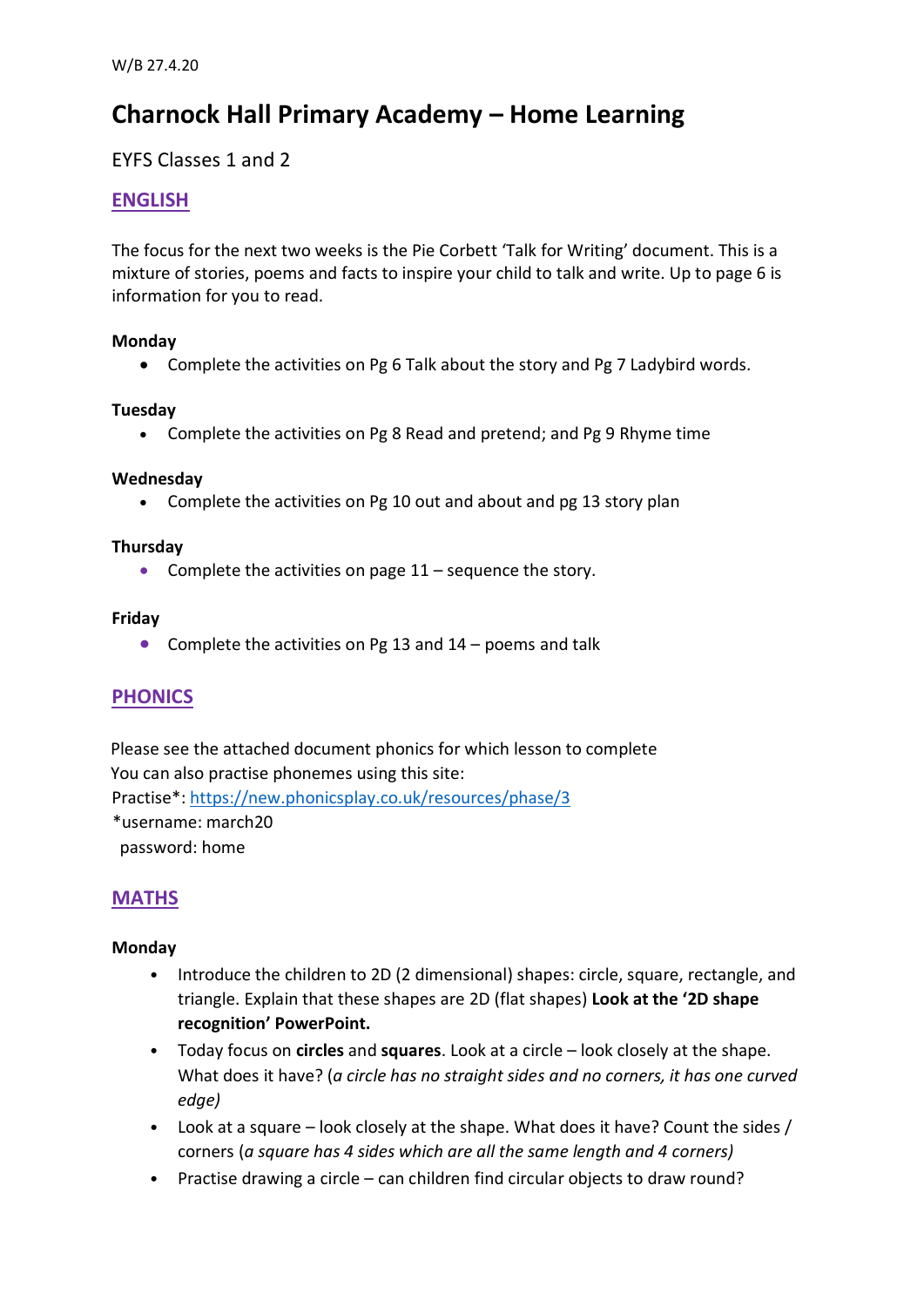• Practise drawing a square.

# **Tuesday**

- Watch video / song :<https://www.youtube.com/watch?v=beTDz9HSNOM>
- Reflect on 2D shapes we focused on yesterday (circle and square). What does a circle have? What does a square have?
- Today focus on **triangles** and **rectangles.** Look at a triangle look closely at the shape. What does it have? *( a triangle has 3 straight sides and 3 corners)*
- Look at a rectangle. Look closely at the shape. What does it have? Count the sides / corners *(a rectangle has 4 sides; 2 of them are long and 2 of them are short and 4 corners)*
- Practise drawing a triangle.
- Practise drawing a rectangle.

# **Wednesday**

- Recap on the 2D shapes (circle, square, triangle, rectangle)
- Sing 2D shape song:<https://www.bbc.co.uk/bitesize/clips/zhnvcdm>
- Go on a 2D shape hunt around the house / garden
- Look for any 2D shapes.
- Record in books any 2D shapes found on our 2D shape hunt.

# **Thursday**

- Introduce the children to 3D (3 dimensional) shapes: sphere, cube, cuboid, cylinder and cone. Explain that these shapes are 3D (solid shapes)
- Sing 3D shape song<https://www.youtube.com/watch?v=guNdJ5MtX1A>
- Look at the PowerPoint 'Everyday 3D shapes'
- Name the 3D shapes and talk about them

# **Friday**

- Recap on yesterday's learning can we remember the names of any 3D shapes?
	- Watch video <https://www.youtube.com/watch?v=zPZegz690Mg>
- Go on a 3D shape hunt around the house / garden
- Look for any 3D shapes.
- Record in books any 3D shapes found on our 3D shape hunt.

For PE please see the attached information and on the newsletter. For EYFS you can use the KS1 lessons.